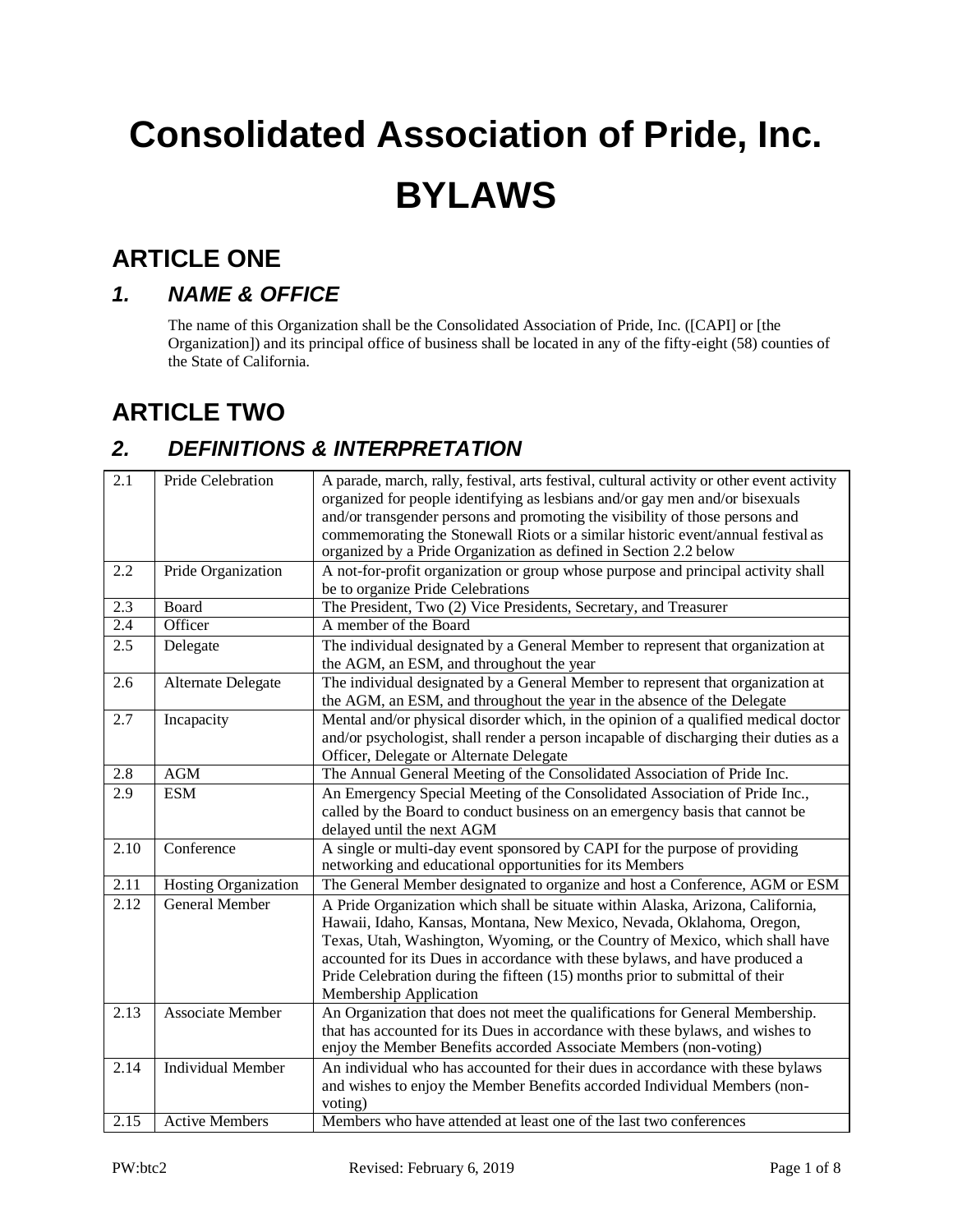| 2.16 | Member Benefits | Those benefits that a General Member, Associate Member, or Individual Member                     |
|------|-----------------|--------------------------------------------------------------------------------------------------|
|      |                 | enjoys that are unavailable to non-member organizations or individuals                           |
| 2.17 |                 | Where the plural or singular is used it shall, where the context so admits, include<br>the other |

# **ARTICLE THREE**

### *3. PURPOSE*

This Corporation is organized exclusively for charitable and educational purposes within the meaning of section 501(c)(3) of the Internal Revenue Code of the United States of America and subject thereto. The nature of the business to be conducted or promoted is to promote Lesbian/Gay/Bisexual/Transgender Pride on a regional level by:

- 3.1 Conducting educational programs for its Members.
- 3.2 Facilitating networking and sharing of information related to promoting and organizing Pride Celebrations and educational events between its Members.
- 3.3 Conducting a joint promotion campaign on behalf of its Members.
- 3.4 Empowering and supporting Pride Organizations in their efforts planning Pride Celebrations.
- 3.5 Provide a means to speak with a unified voice with respect to issues of common concert to itsMembers.
- 3.6 Mission Statement: CAPI is dedicated to networking and serving as a role model in advancing the Pride of our communities.

# **ARTICLE FOUR**

### *4. MEMBERSHIP*

#### **4.1 Membership Categories**

- 4.1.1 **GENERAL MEMBERSHIP**: Any Pride Organization situated within Alaska, Arizona, California, Hawaii, Idaho, Kansas, Montana, New Mexico, Nevada, Oklahoma, Oregon, Texas, Utah, Washington, Wyoming, or Mexico, that has organized a Pride Celebration within the fifteen (15) months prior to submittal of their application shall be eligible for General Membership upon submitting a CAPI Membership Application and accounting for their Dues in accordance with these bylaws.
- 4.1.2 **ASSOCIATE MEMBERSHIP**: Associate Membership shall be available to an organization that does not meet the qualifications for General Membership and wishes to enjoy the Member Benefits accorded to Associate Members. Any Organization shall be eligible for Associate Membership upon submitting a CAPI Membership Application and accounting for their Dues in accordance with these bylaws. (non-voting)
- 4.1.3 **INDIVIDUAL MEMBERSHIP**: An individual, who wishes to enjoy the Member Benefits accorded to Individual Members, shall be eligible for Individual Membership upon submitting a CAPI Membership Application and accounting for their Dues in accordance with these bylaws. (non-voting)
- 4.2 General Membership, Associate Membership, and Individual Membership shall run from the January 1 to December 31.
- 4.3 General Members, Associate Members and Individual Members shall not discriminate on the basis of age, sex, race, color, creed, religious affiliation or belief, national origin, physical disability, financial situation and/or economic status, familial status, gender, gender identity or transgender status, health status, immigration status, marital status, veteran status, social status, political affiliation or belief, affectional affiliations, sexual orientation or perception of any of the aforementioned.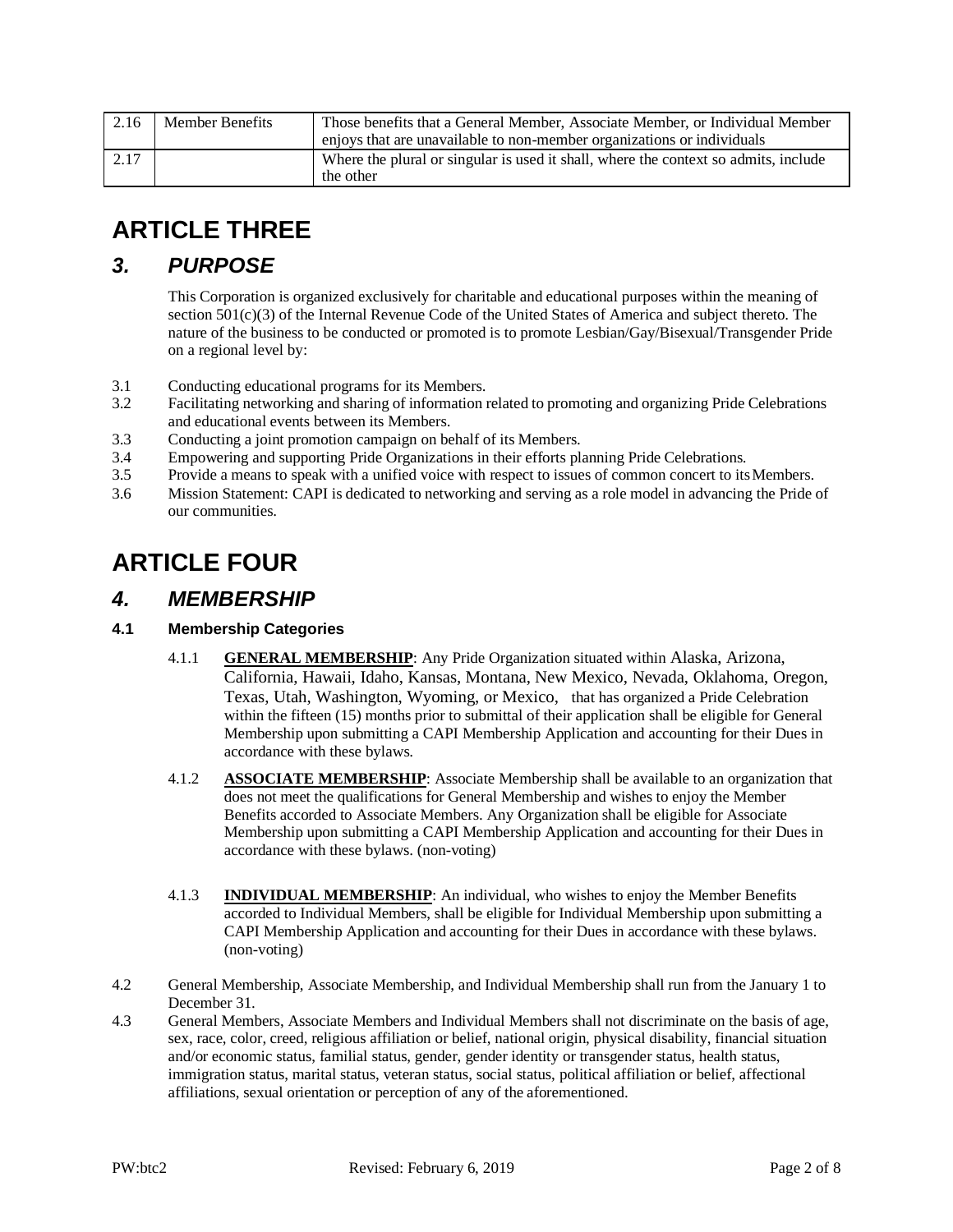# **ARTICLE FIVE**

### *5. BOARD*

#### **5.1 Composition**

The Board shall consist of a President, two (2) Vice-Presidents, a Secretary and a Treasurer. In seeking to fill these positions the Organization will strive to achieve the goal of gender diversity.

#### **5.2 Roberts Rules of Order**

Meetings shall be governed by Roberts' Rules of Order; as such rules may be revised from time to time, insofar as such rules are not inconsistent with or in conflict with these Bylaws, with the Articles of Incorporation of this corporation, or with provisions of law. Meetings may be governed otherwise if resolved to do so "in session."

#### **5.3 Voting**

- 5.3.1 Each member of the Board shall be entitled to one (1) vote.
- 5.3.2 There shall be no postal or proxy voting.

#### **5.4 Non Assignment**

No Board member may assign to an attorney or otherwise appoint an agent to act on her/his behalf, nor vest any powers or responsibilities vested in her/him relative to their capacity as a member of the Board.

#### **5.5 Meetings**

- 5.5.1 The Board shall meet at any time as deemed necessary, but no less than one time per year.
- 5.5.2 The members of the Board may participate in meetings by telephonic/electronic means and this shall constitute presence in person.

#### **5.6 Powers**

Subject to California law, the Articles of Incorporation and these bylaws, all corporate powers shall be exercised by or under the direction of the Board.

#### **5.7 Duties**

- 5.7.1 The Board shall:
	- 5.7.1.1 Act on applications for CAPI Membership.
	- 5.7.1.2 Act on petitions for waiver of Membership Dues.
	- 5.7.1.3 Determine General Member Benefits, Associate Members Benefits and Individual Member Benefits.
	- 5.7.1.4 Extend specific Benefits to non-members on a case-by-case basis.
	- 5.7.1.5 Determine CAPI Conference frequency and format guidelines for use by Hosting Organizations.
	- 5.7.1.6 Review budgets submitted by CAPI Conference Hosting Organizations.
	- 5.7.1.7 Authorize extra-budgetary expenditures.
	- 5.7.1.8 Formulate and implement Organizational Policies.
	- 5.7.1.9 Make Emergency Policy decisions.
	- 5.7.1.10 Make day-to-day operating decisions.
	- 5.7.1.11 Call an ESM of the Membership.
	- 5.7.1.12 Propose amendments to these bylaws as specified in Article Twelve.
	- 5.7.1.13 Exercise all powers not otherwise specified in these bylaws.
- 5.7.2 The President shall:
	- 5.7.2.1 Provide vision, direction and leadership for the Organization.
	- 5.7.2.2 Preside at all Board meetings, the AGM and ESMs.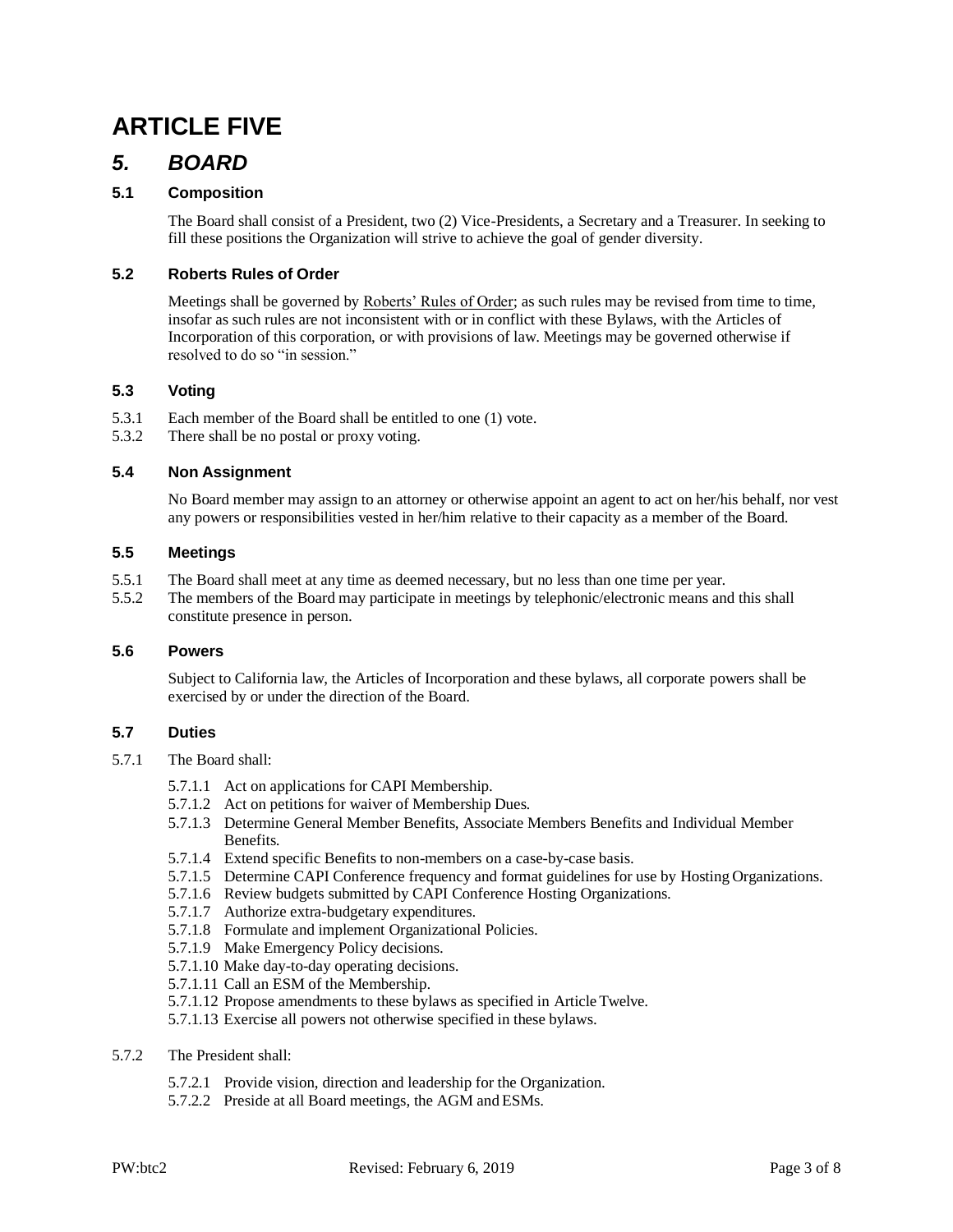- 5.7.2.3 Oversee the execution of the business of the Organization including meetings, Conferences and the joint promotion campaign.
- 5.7.2.4 Speak on behalf of the Organization.
- 5.7.2.5 Make disbursements of Organizational funds for expenditures approved by the Board in the absence of the Treasurer.
- 5.7.2.6 Be the signatory on the bank account of the Organization and a signatory on other financial documents as needed in the absence of the Treasurer.
- 5.7.2.7 Exercise and perform such other powers and duties as may from time-to-time be assigned by the Board or prescribed by these bylaws.
- 5.7.3 The Vice-Presidents shall:
	- 5.7.3.1 Perform the duties of the President in the absence of the President.
	- 5.7.3.2 Enforce or reassign implementation of policies, plans of action, or other corporate activities.
	- 5.7.3.3 Oversee all committees and programs of the Organization.
	- 5.7.3.4 Exercise and perform such other powers and duties as may from time-to-time be assigned by the Board or prescribed by these bylaws.
- 5.7.4 The Secretary shall:
	- 5.7.4.1 Keep the seal of the Organization in safe custody and affix it to such papers and instruments as may be required in the regular course of business.
	- 5.7.4.2 Supervise the keeping of all records of the Organization.
	- 5.7.4.3 Maintain a current roster of the Officers, Delegates and Alternate Delegates.
	- 5.7.4.4 Maintain a current roster of General Members, their Pride dates, and appropriate statistical information.
	- 5.7.4.5 Maintain a current roster of Associate Members and Individual Members, and appropriate statistical information.
	- 5.7.4.6 Give, or cause to be given, notice of all meetings of the Board, AGM, ESMs, andConferences.
	- 5.7.4.7 Prepare the agenda for all meetings of the Organization.
	- 5.7.4.8 Minute all meetings of the Board and handle distribution thereof.
	- 5.7.4.9 Minute all electronic meetings of the Board and handle distribution thereof.
	- 5.7.4.10 Minute all plenary sessions of the AGM and handle distribution thereof.
	- 5.7.4.11 Minute all ESMs and handle distribution thereof.
	- 5.7.4.12 Prepare and submit all reports as required by law or the Board.
	- 5.7.4.13 Have such other powers and perform such other duties as may be prescribed by the Board.
- 5.7.5 The Treasurer shall:
	- 5.7.5.1 Receive and safely keep all funds of the Organization and deposit them in the Organization's account.
	- 5.7.5.2 Be the signatory on the bank account of the Organization and a signatory on other financial documents as needed.
	- 5.7.5.3 Make disbursements of Organizational funds for expenditures approved by the Board.
	- 5.7.5.4 Supervise the keeping of all financial records of the Organization.
	- 5.7.5.5 Prepare and submit all financial reports as required by law or the Board.
	- 5.7.5.6 Present a financial report at all meetings of the Board and at the AGM.
	- 5.7.5.7 Prepare and present the yearly budget for approval by the Delegates at the AGM.
	- 5.7.5.8 Have such other powers and perform such other duties as may be prescribed by the Board.

#### **5.8 Conflict of Interest**

All actions and decisions made by the Board shall benefit the entire Membership, and not any single individual or Member at the expense of the whole.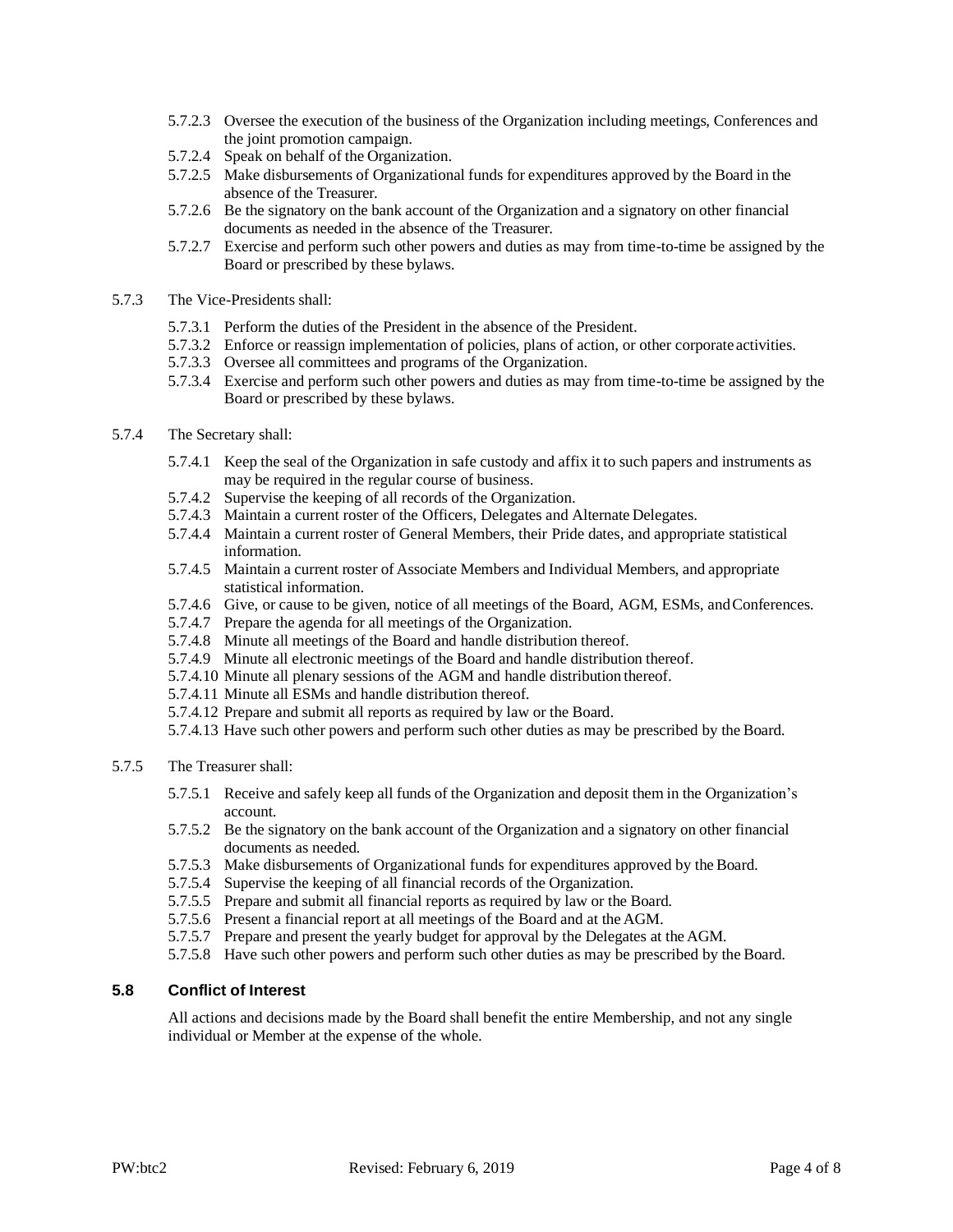#### **5.9 Election**

- 5.9.1 Eligibility
	- 5.9.1.1 A nominee must be present at the AGM, have been present at either of the two (2) immediate past AGMs, and must be endorsed in writing by their General Member organization.
	- 5.9.1.2 No more than two (2) people from the same General Member and/or city may be elected. In the event that more than two (2) are nominated there shall be a ballot to determine which two (2) names shall go forward.
	- 5.9.1.3 At no time shall the two (2) Vice Presidents be from the same organization or city.

#### 5.9.2 Nominations

- 5.9.2.1 Nominations will be accepted from the floor at the opening plenary session at the AGM.
- 5.9.2.2 Nominations may be made by credentialed Delegates only.
- 5.9.2.3 Subject to Section 5.9.1.1 above a nominee may nominate her/himself.
- 5.9.2.4 An individual may accept nomination for only one (1) position.

#### 5.9.3 Interview

Time shall be allocated at the AGM to allow the Members to interview the nominees.

#### 5.9.4 Voting

- 5.9.4.1 Each General Member will have one (1) vote as exercised by their Delegate.
- 5.9.4.2 Voting will take place by secret ballot.
- 5.9.4.3 The Board shall appoint two (2) tellers (neither being a nominee) to supervise the ballot.
- 5.9.4.4 The nominee who shall receive fifty percent plus one  $(50% + 1)$  of the votes cast will be elected.
- 5.9.4.5 Where there shall be more than two (2) nominees for a position and none receives fifty percent plus one  $(50% + 1)$  of the vote on a given ballot, there will be a series of ballots with the nominee polling the least number of votes being dropped from the ballot at each stage.
- 5.9.4.6 In the event of a tie the voting process will be repeated.

#### **5.10 Replacement**

- 5.10.1 A vacancy shall arise in the event of the resignation, death, incapacity or removal of an Officer.
- 5.10.2 An Officer shall be removed where:
	- 5.10.2.1 An Officer shall be adjudged by the Members to have committed any act of fraud or dishonesty relating to their role and responsibilities as an Officer.
	- 5.10.2.2 In the unfettered opinion of the Members, an Officer shall have acted contrary to the aims and objectives of the Organization or shall have otherwise brought the Organization into disrepute.
	- 5.10.2.3 There shall be a two-thirds (2/3) majority vote of the total General Membership to the effect that an Officer be removed.
	- 5.10.2.4 An Officer shall be removed if convicted of a criminal offense or felony in respect of matters of theft and/or financial probity. The General Members may, however, take into account the gravity of such offense and may, by two-thirds  $(2/3)$  majority, resolve not to remove that Officer.
- 5.10.3 Where a vacancy shall arise the Board will appoint a replacement.

#### **5.11 Term**

- 5.11.1 Officers shall be elected to two-year staggered terms. President, Secretary, and one (1) Vice President shall be elected in one (1) cycle. Treasurer and one (1) Vice President shall be elected in the other.
- 5.11.2 No one shall serve more than three (3) consecutive terms in any combination of offices and no one shall serve more than two (2) consecutive terms in any one (1) office.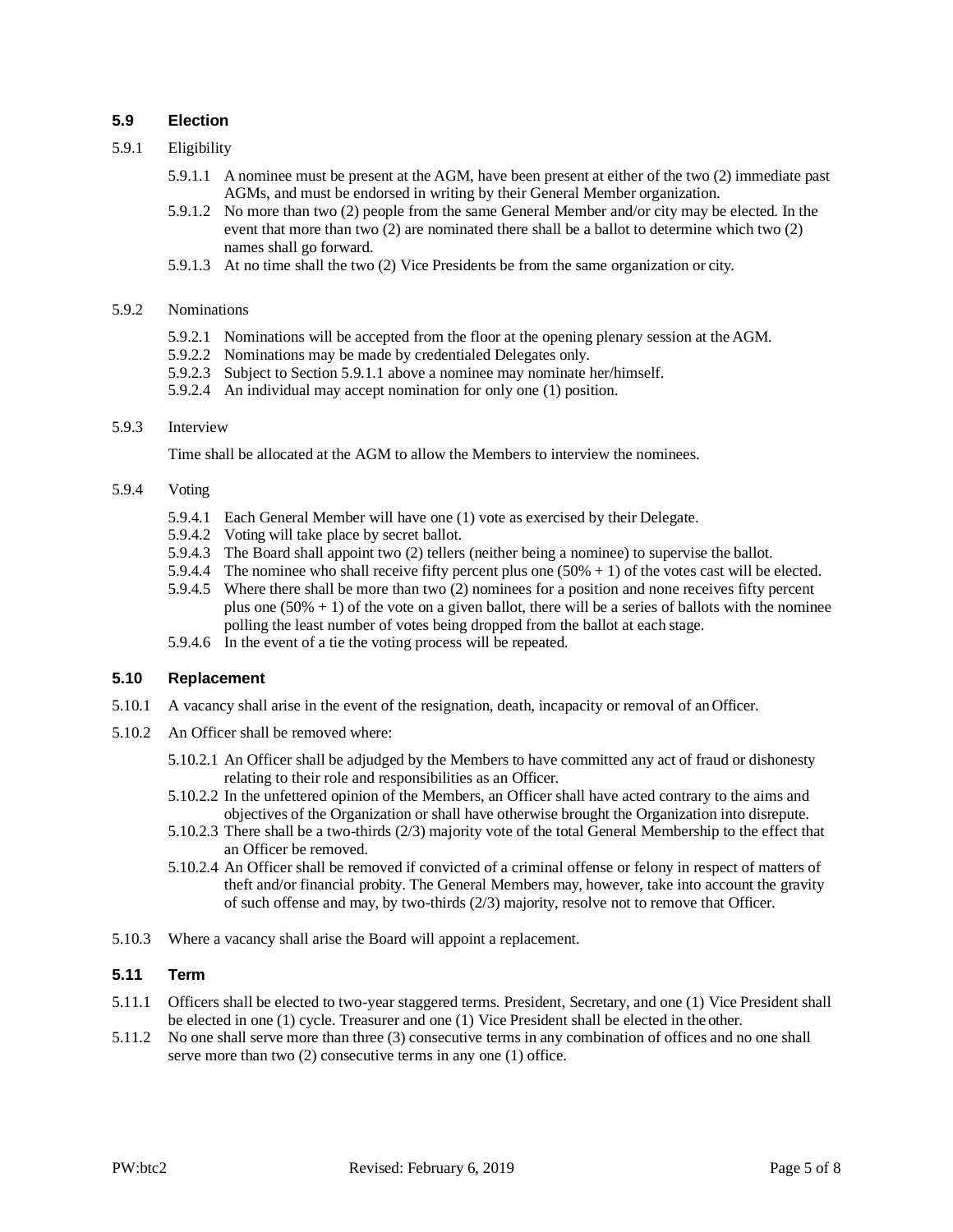# **ARTICLE 6**

### *6. DELEGATE*

#### **6.1 Number**

Each General Member may appoint one (1) Delegate plus one (1) Alternate Delegate who shall act as a Delegate in the Delegate's absence.

#### **6.2 Term**

Delegates and Alternate Delegates shall be appointed from AGM to AGM.

#### **6.3 Appointment**

Each General Member shall supply a letter upon its official stationery at the AGM stating whom the Delegate and Alternate Delegate shall be for the year ahead. Each General Member may, by similar letter delivered to the Secretary, revoke the appointment and appoint a replacement at any time.

#### **6.4 Duties**

It shall be the duty of the Delegates to:

- 6.4.1 Elect and, if necessary, remove Officers.
- 6.4.2 Select the sites, dates and Hosting Organizations, for the AGM andConferences.
- 6.4.3 Approve the annual budget.
- 6.4.4 Approve amendments to these bylaws as specified in Article Twelve.
- 6.4.5 Attend such meetings and/or participate in conference calls as directed by the Board.
- 6.4.6 Act as the contact person for the General Member they represent, advising the Secretary of their event date, contact information and other pertinent information.
- 6.4.7 Perform any and all duties imposed by statute, the Articles of Incorporation and these bylaws.

#### **6.5 Replacement**

A vacancy shall arise and removal occur in the same terms as described in Section 5.10 above save that:

- (i) The words "a Delegate" shall be read for "an Officer."
- (ii) Where a vacancy shall arise, this shall be first filled by the Alternate Delegate, and thereafter the General Member shall appoint a replacement by letter delivered to the Secretary within forty-five (45) days of the vacancy arising.

#### **6.6 Conflict of Interest**

All actions and decisions made by the Delegates shall benefit the entire Membership, and not any single individual or Member at the expense of the whole.

## **ARTICLE SEVEN**

### *7. QUORUM*

#### **7.1 Board**

- 7.1.1 A quorum of the Board shall consist of fifty percent plus one (50% + 1) of the Boardmembers.
- 7.1.2 An electronic quorum of the Board shall consist of fifty percent plus one (50% + 1) of the Board members voting within a seventy-two (72) hour period.

#### **7.2 General Membership**

A simple majority of fifty percent plus one  $(50% + 1)$  of all credentialed Delegates present at the AGM or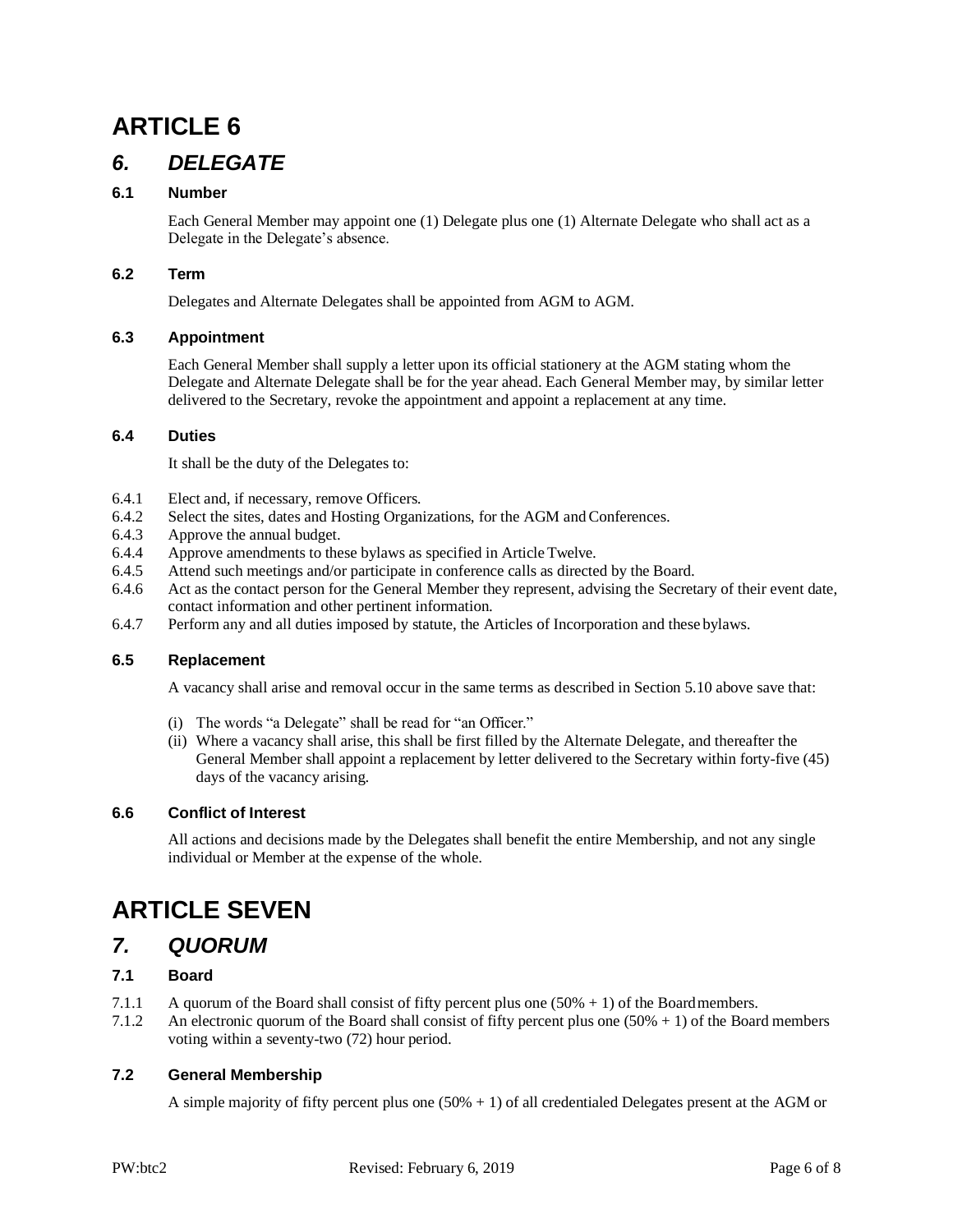# **ARTICLE EIGHT**

### *8. ANNUAL GENERAL MEETING (AGM) AND EMERGENCY SPECIAL MEETING (ESM)*

#### **8.1 Frequency**

- 8.1.1 The AGM shall be held at least once each calendar year and not later than fifteen (15) months following the adjournment of the previous AGM.
- 8.1.2 An ESM shall be held whenever deemed necessary, but only to conduct business on an emergency basis that cannot be delayed until the next AGM.

#### **8.2 Situs**

- 8.2.1 The location of the next AGM shall be confirmed at the precedingAGM.
- 8.2.2 The location of an ESM shall be determined by the Board.

#### **8.3 Notice**

Thirty (30) days notice of the AGM or an ESM shall be given to the Membership in writing.

#### **8.4 Roberts Rules of Order**

Meetings shall be governed by Roberts' Rules of Order, as such rules may be revised from time to time, insofar as such rules are not inconsistent with or in conflict with these Bylaws, with the Articles of Incorporation of this corporation, or with provisions of law. Meetings may be governed otherwise if resolved to do so "in session."

#### **8.5 Voting**

- 8.5.1 Within twenty-four (24) hours of the opening of the AGM or ESM, each General Member shall submit in writing the name of its Delegate and Alternate Delegate.
- 8.5.2 The Delegate, together with the Alternate Delegate, shall act as the authorized representative and spokesperson of the General Member.
- 8.5.3 Each General Member shall be entitled to one (1) vote.
- 8.5.4 The Delegate may delegate the voting and signing authority to the Alternate Delegate.
- 8.5.5 Other organizations and persons may attend the AGM or ESM as non-votingobservers.

# **ARTICLE NINE**

### *9. DUES*

- 9.1 The Organization shall collect an Annual Membership Fee also known as Dues asfollows:
	- 9.1.1 **GENERALMEMBERS**: A General Member whose annual budget is USD \$0 to \$25,000 shall be USD \$50; annual budget of USD \$25,001 to \$50,000 shall be USD \$100; annual budget of USD \$50,001 to \$75,000 shall be USD \$150; annual budget of USD \$75,001 to \$100,000 shall be USD \$200; annual budget of USD \$100,001 to \$200,000 shall be USD \$400; annual budget of USD \$200,001 to \$400,000 shall be \$600; annual budget in excess of USD \$400,000 shall be \$800.
	- 9.1.1 **ASSOCIATE MEMBERS**: USD \$250 from each Associate Member whose annual budget shall be in excess of \$350,000, USD \$125 from each Associate Member whose annual budget shall be between US \$50,000 to \$350,000, and USD \$50 from each Associate Member whose annual budget shall be less than \$50,000.
	- 9.1.2 **INDIVIDUAL MEMBERS**: USD \$25
- 9.2 Dues may be waived in whole or in part upon submission to the Board of a written petition forwaiver.

9.3 The due date of accounting for Dues shall be December 31 of each year, with a deadline of ninety (90)days